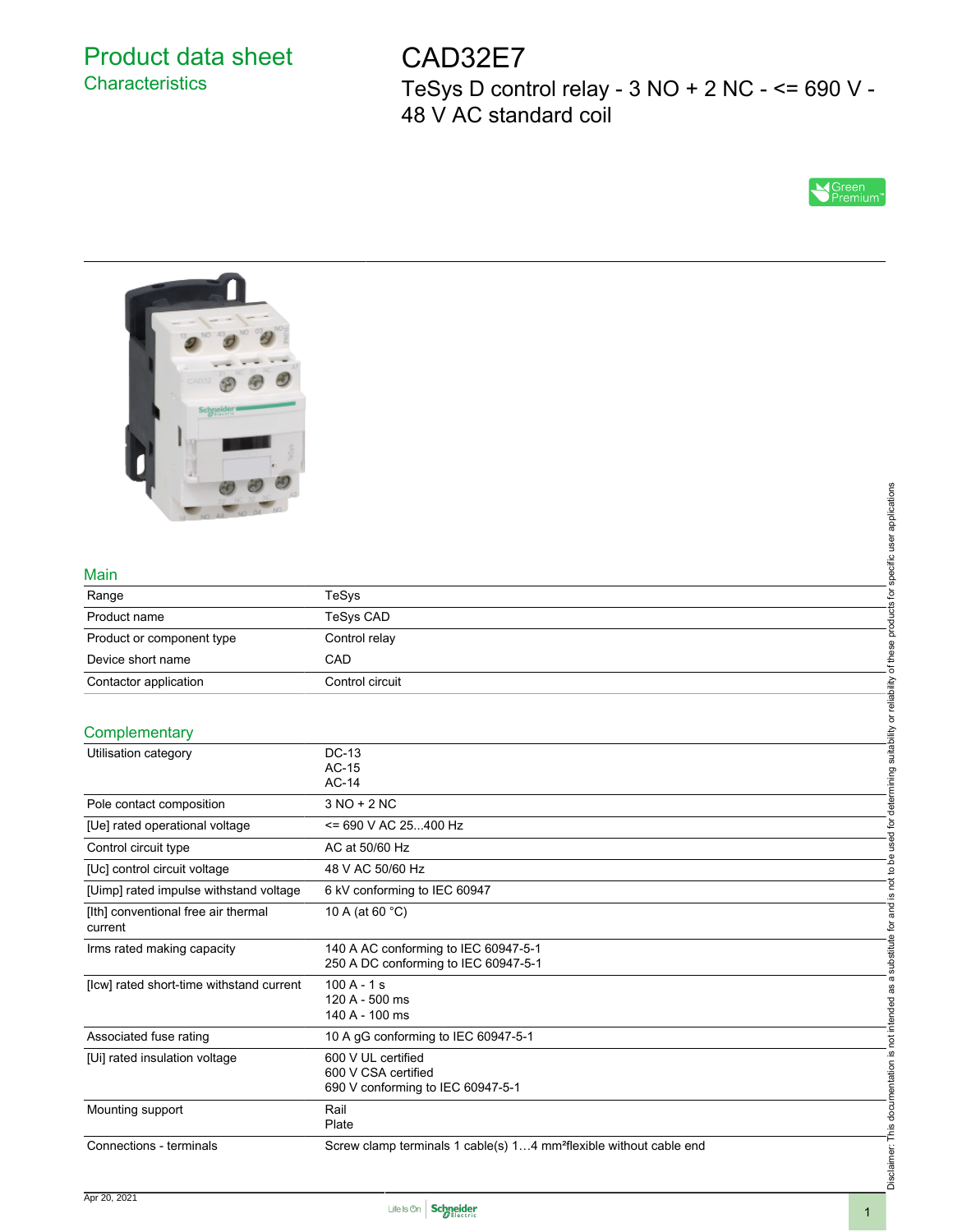|                                 | Screw clamp terminals 2 cable(s) 14 mm <sup>2</sup> flexible without cable end                                                                               |  |
|---------------------------------|--------------------------------------------------------------------------------------------------------------------------------------------------------------|--|
|                                 | Screw clamp terminals 1 cable(s) 14 mm <sup>2</sup> flexible with cable end<br>Screw clamp terminals 2 cable(s) 12.5 mm <sup>2</sup> flexible with cable end |  |
|                                 | Screw clamp terminals 1 cable(s) 14 mm <sup>2</sup> solid without cable end                                                                                  |  |
|                                 | Screw clamp terminals 2 cable(s) 14 mm <sup>2</sup> solid without cable end                                                                                  |  |
| Tightening torque               | 1.2 N.m - on screw clamp terminals - with screwdriver Philips No 2                                                                                           |  |
|                                 | 1.2 N.m - on screw clamp terminals - with screwdriver flat $\varnothing$ 6 mm                                                                                |  |
| Control circuit voltage limits  | 0.30.6 Uc (-4070 °C):drop-out AC 50/60 Hz                                                                                                                    |  |
|                                 | 0.81.1 Uc (-4060 °C) operational AC 50 Hz<br>0.851.1 Uc (-4060 °C) operational AC 60 Hz                                                                      |  |
|                                 | 11.1 Uc (6070 °C): operational AC 50/60 Hz                                                                                                                   |  |
| Operating time                  | 1222 ms coil energisation and NO closing                                                                                                                     |  |
|                                 | 412 ms coil de-energisation and NO opening                                                                                                                   |  |
|                                 | 419 ms coil energisation and NC opening                                                                                                                      |  |
|                                 | 617 ms coil de-energisation and NC closing                                                                                                                   |  |
| Mechanical durability           | 30 Mcycles                                                                                                                                                   |  |
| Maximum operating rate          | 180 cyc/mn                                                                                                                                                   |  |
| Inrush power in VA              | 70 VA 50 Hz (at 20 °C)                                                                                                                                       |  |
| Hold-in power consumption in VA | 8 VA 50 Hz (at 20 °C)                                                                                                                                        |  |
| Minimum switching voltage       | 17 <sub>V</sub>                                                                                                                                              |  |
| Minimum switching current       | 5 <sub>m</sub> A                                                                                                                                             |  |
| Non-overlap time                | 1.5 ms on energisation between NC and NO contact                                                                                                             |  |
|                                 | 1.5 ms on de-energisation between NC and NO contact                                                                                                          |  |
| Insulation resistance           | > 10 MOhm                                                                                                                                                    |  |
| Mechanical robustness           | Shocks control relay open: 10 Gn for 11 ms conforming to IEC 60068-2-27                                                                                      |  |
|                                 | Shocks control relay closed: 15 Gn for 11 ms conforming to IEC 60068-2-27                                                                                    |  |
|                                 | Vibrations control relay open: 2 Gn, 5300 Hz conforming to IEC 60068-2-6<br>Vibrations control relay closed: 4 Gn, 5300 Hz conforming to IEC 60068-2-6       |  |
|                                 |                                                                                                                                                              |  |
| Height                          | 77 mm                                                                                                                                                        |  |
| Width                           | 45 mm                                                                                                                                                        |  |
| Depth                           | 84 mm                                                                                                                                                        |  |
| Net weight                      | $0.58$ kg                                                                                                                                                    |  |

#### **Environment**

| Standards                             | <b>BS 4794</b><br>EN 60947-5<br>IEC 60947-5-1<br>NF C 63-140<br><b>VDE 0660</b> |
|---------------------------------------|---------------------------------------------------------------------------------|
| Product certifications                | UL<br><b>CSA</b>                                                                |
| IP degree of protection               | IP2x front face conforming to VDE 0106                                          |
| Protective treatment                  | TH conforming to IEC 60068                                                      |
| Ambient air temperature for operation | $-4060 °C$<br>6070 °C with derating                                             |
| Ambient air temperature for storage   | $-6080 °C$                                                                      |
| Operating altitude                    | $03000$ m                                                                       |

## Packing Units

| Unit Type of Package 1       | <b>PCE</b>       |
|------------------------------|------------------|
| Number of Units in Package 1 |                  |
| Package 1 Weight             | 357 g            |
| Package 1 Height             | 5 cm             |
| Package 1 width              | $9.2 \text{ cm}$ |
| Package 1 Length             | 11.2 cm          |
| Unit Type of Package 2       | S <sub>02</sub>  |
| Number of Units in Package 2 | 20               |
| Package 2 Weight             | 7.495 kg         |
| Package 2 Height             | $15 \text{ cm}$  |